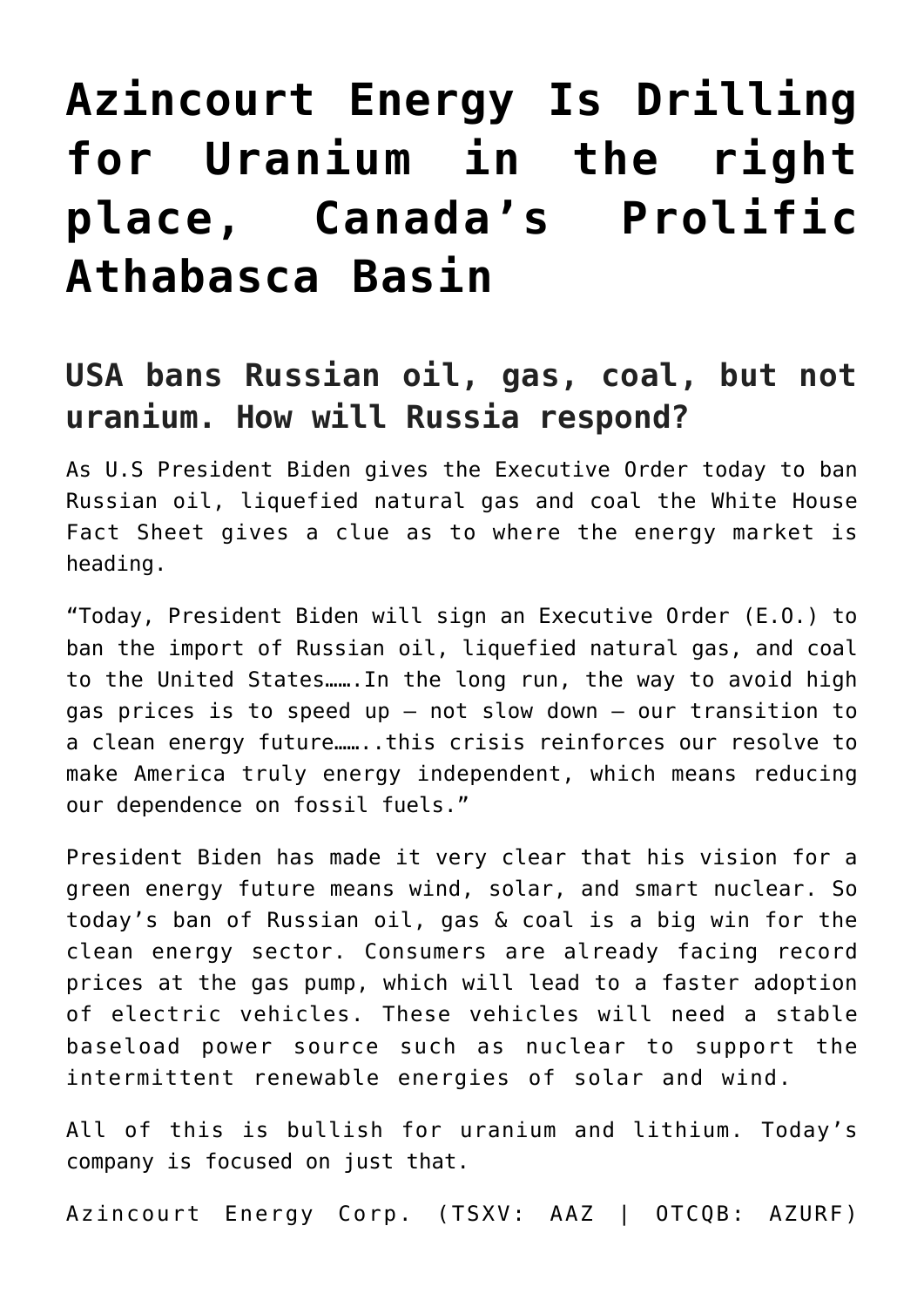("Azincourt") is a Canadian-based resource company specializing in the strategic acquisition, exploration, and development of alternative energy/fuel projects, including uranium, lithium, and other critical clean energy elements.

### **Azincourt's 3 projects**

- [East Preston Project](https://www.azincourtenergy.com/projects/east-preston-sk-canada.html) (72% interest) A uranium project in the **Athabasca Basin**, Saskatchewan, Canada.
- [Hatchet Lake Uranium Project](https://www.azincourtenergy.com/projects/hatchet-lake-uranium-project.html) (earning into a 75% interest) – A uranium project in the Wollaston–Mudjatik Transition Zone area of Saskatchewan, Canada. Some details [here.](https://investorintel.com/markets/uranium-energy/uranium-energy-news/azincourt-energy-to-acquire-up-to-75-interest-in-the-hatchet-lake-uranium-project-ne-athabasca-basin-sasakatchewan/)
- [Escalera Group Project](https://www.azincourtenergy.com/projects/escalera-lituania-condorlit-peru.html) (100% owned) A uranium and lithium group of projects (Lituania, Condorlit, Escalera) in Puno, Peru.

**The Athabasca basin is home to multiple large very high grade uranium mines and projects**

## **WESTERN ATHABASCA**

#### **Area Market Caps**

- NexGen Energy \$3.2B CDN
- Orano (Areva) \$1.99B USD"
- Cameco \$12.4B CDN
- · Fission \$608M CDN
- Denison \$1.54B CDN
- UEX Corp \$204M CDN
- Skyharbour Resources \$89M CDN
- Purepoint Uranium \$32M CDN
- Fission 3.0 \$45M CDN
- Azincourt Energy \$37M CDN

'As of March 1, 2022



[Source](https://www.azincourtenergy.com/images/Pdf/corporate_presentation/2021/Azincourt_Presentation_-FEB_2022_1A.pdf)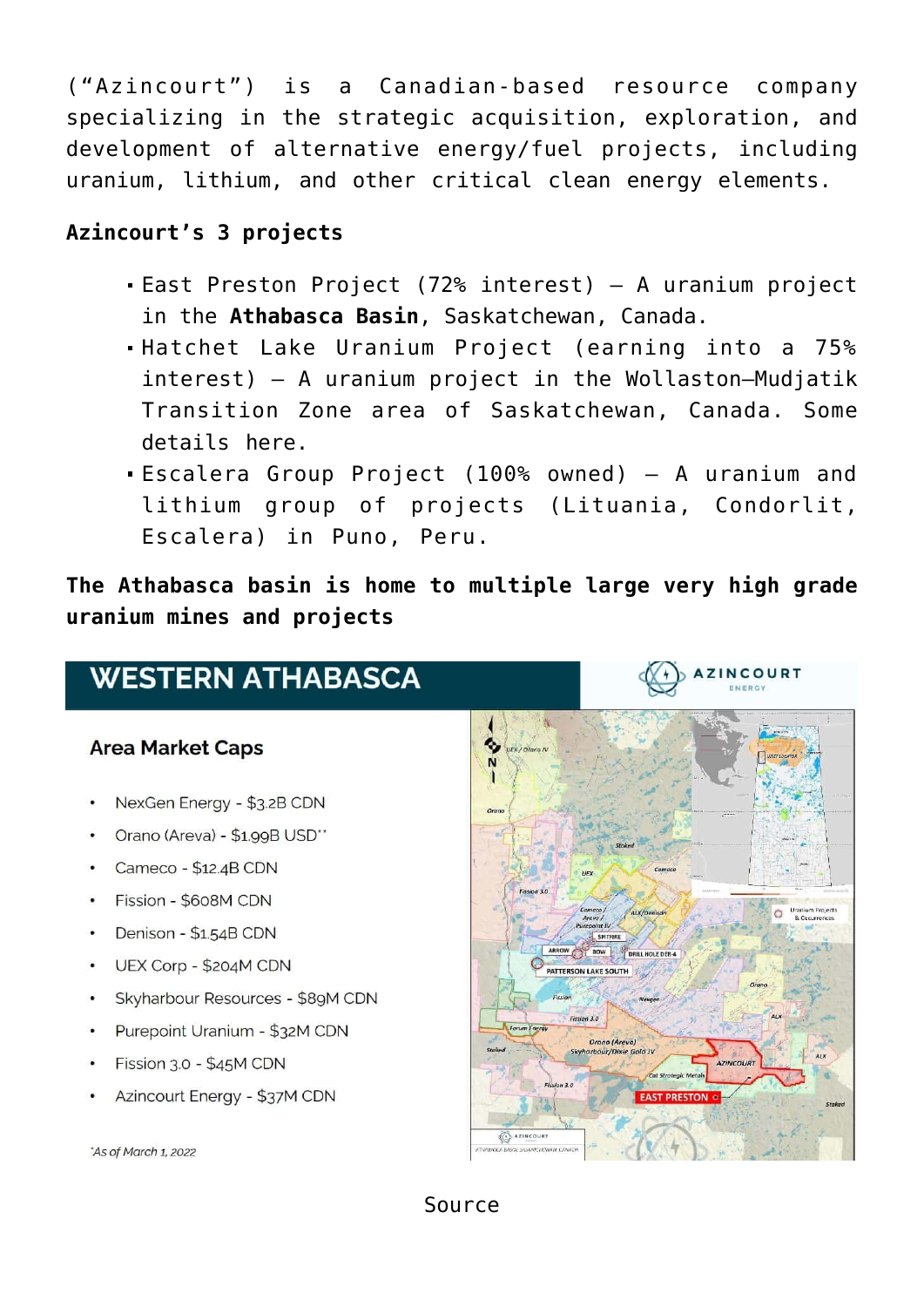## **East Preston Project progressing with road and camp built and drilling underway**

Azincourt has had a very busy past 3 months at their East Preston Project. The 73 km winter road to access the property and campsite [has been completed](https://investorintel.com/markets/uranium-energy/uranium-energy-news/azincourt-energy-updates-camp-construction-and-drill-mobilization-at-the-east-preston-uranium-project/).

The 2022 drill program at the East Preston Project includes [6,000m](https://investorintel.com/markets/uranium-energy/uranium-energy-news/azincourt-energy-updates-camp-construction-and-drill-mobilization-at-the-east-preston-uranium-project/) of drilling over 30-35 drill holes, [throughout the](https://investorintel.com/markets/uranium-energy/uranium-energy-news/azincourt-energy-road-camp-access-nearing-completion-at-the-east-preston-uranium-project/) [months of](https://investorintel.com/markets/uranium-energy/uranium-energy-news/azincourt-energy-road-camp-access-nearing-completion-at-the-east-preston-uranium-project/) January and February and into March. The primary target area for the 2022 program is the conductive corridors from the A-Zone through to the G-Zone (A-G Trend) and the K-Zone through to the Q-Zone (K-Q Trend). Permits are in place to complete all the planned work through the winter of 2022. The program is funded and boosted by a recent [C\\$390,250 non](https://investorintel.com/markets/uranium-energy/uranium-energy-news/azincourt-energy-provides-update-on-drilling-progress-at-the-east-preston-uranium-project/)[brokered private placement.](https://investorintel.com/markets/uranium-energy/uranium-energy-news/azincourt-energy-provides-update-on-drilling-progress-at-the-east-preston-uranium-project/)

**Drilling zones shown at the East Preston Project**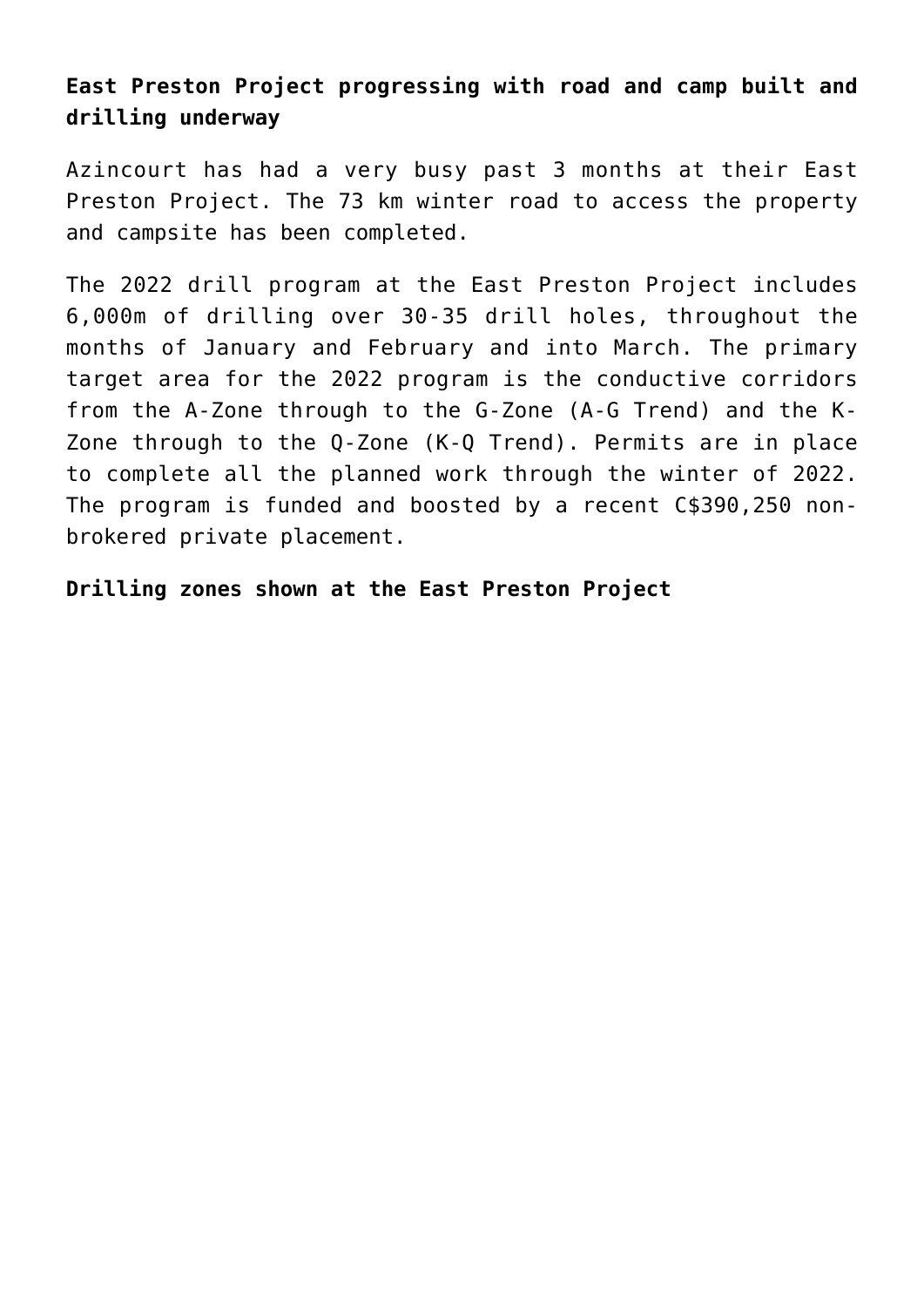



Regarding the drill results to date at the East Preston Project, Azincourt [stated](https://investorintel.com/markets/uranium-energy/uranium-energy-news/azincourt-energy-reports-elevated-radioactivity-within-significant-alteration-zone-at-the-east-preston-uranium-project/) on March 1, 2022: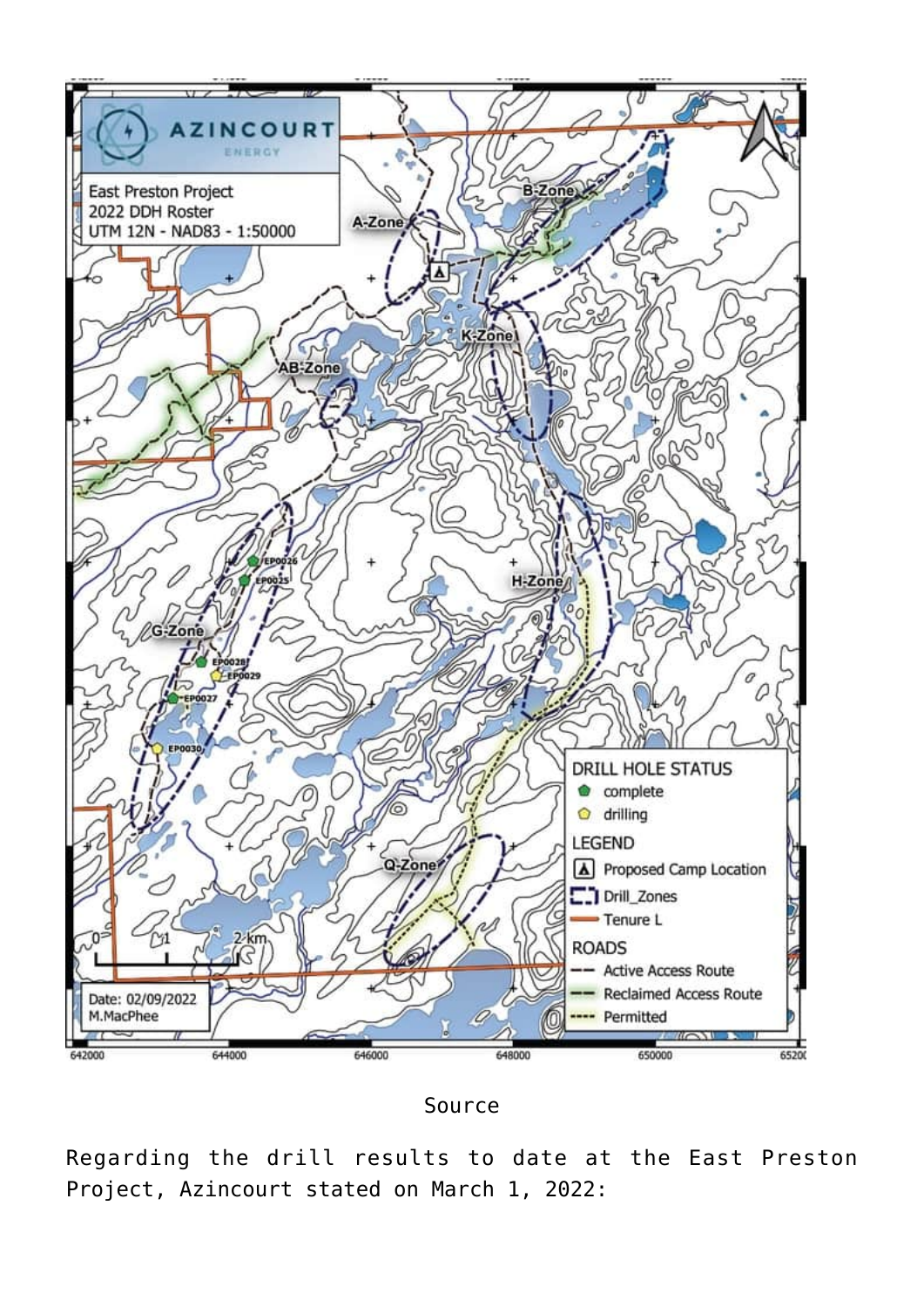"We are very excited by the results coming in so far," said VP, Exploration, Trevor Perkins. "Both the G- and K-Zones are responding incredibly well, and the team is very excited by what they are seeing in the core. The results show that there is still a good deal of work to be completed in these areas and I can't wait to see what the follow-up drilling reveals," continued Mr. Perkins.

"Finding this broad zone of strong alteration is a significant development," said president and CEO, Alex Klenman. "Alteration features are a crucial guide to locating uranium mineralization. Given what we know about alteration zones and their relationship to some very well-known discoveries, finding this at East Preston is certainly an encouraging development. We will continue to focus on the K-Zone for the time being to get a better idea of the extent of the alteration and the type and level of mineralization present," continued Mr. Klenman."

The first shipment of core samples from the current drill program were scheduled for delivery last week to be delivered to the SRC Geoanalytical Lab in Saskatoon. Azincourt expects to receive full suite assay results in early April.

#### **Closing remarks**

As we move away from fossil fuels and electrify our transport systems the West will need a 'secure' supply of uranium. For now the U.S ban on Russian energy imports (oil, gas, coal) [does not include uranium](https://www.reuters.com/business/energy/us-ban-russian-energy-imports-doesnt-include-uranium-source-2022-03-08/). However, the West relies heavily on Russian-Kazakhstan uranium, which the Russians could choose to cut supply at any time. Russia has recently [threatened to ban](https://www.cnbc.com/2022/03/08/russia-warns-of-300-oil-if-ban-goes-ahead-threatens-to-cut-off-european-gas.html) [gas exports to Europe,](https://www.cnbc.com/2022/03/08/russia-warns-of-300-oil-if-ban-goes-ahead-threatens-to-cut-off-european-gas.html) which would lead to shock waves in the colder areas relying on Russian gas.

The highest grade and best location to find a 'secure' supply of uranium is in the Athabasca Basin of Canada. Azincourt is currently drilling their flagship East Preston Project in the